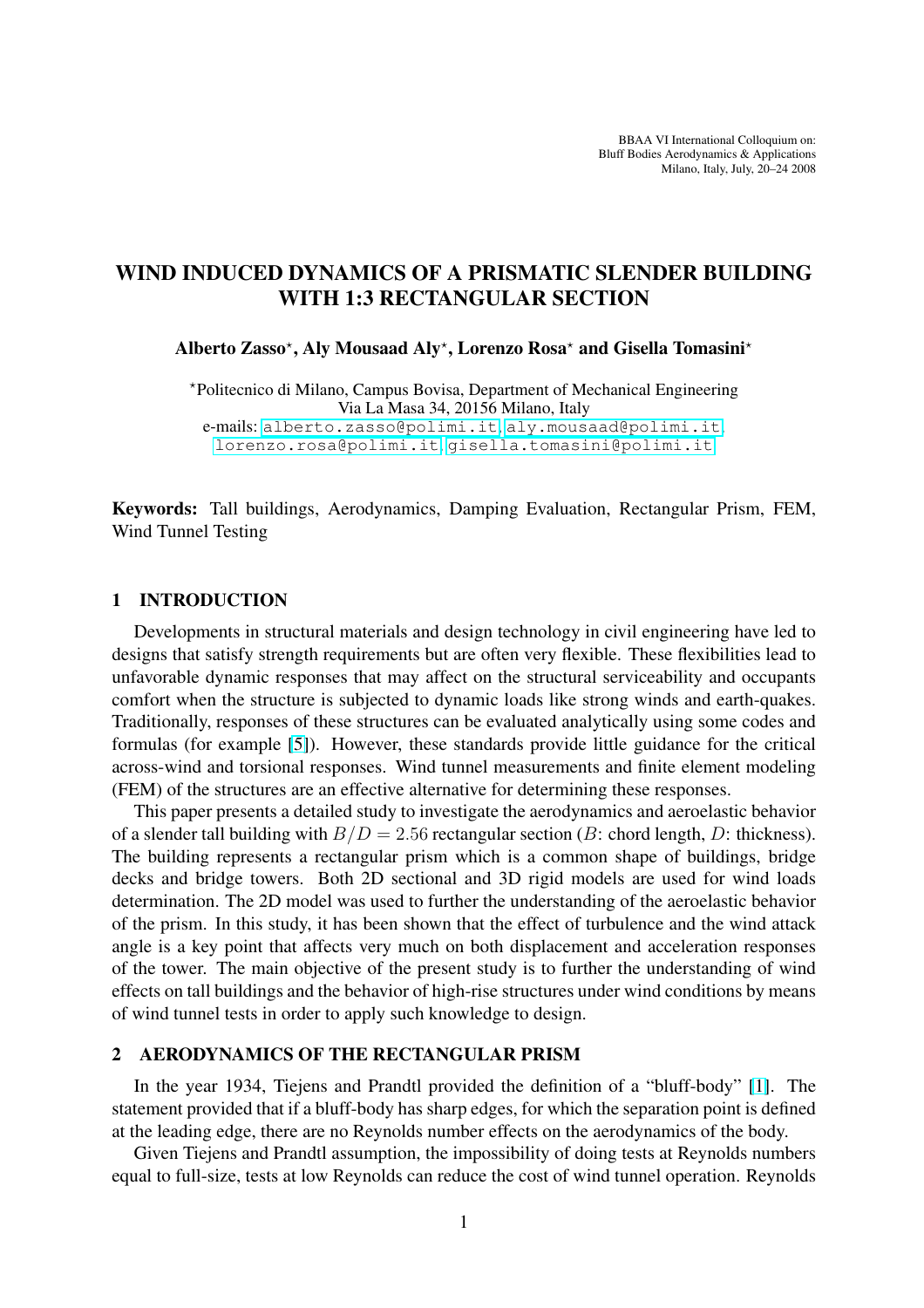

Figure 1: The sectional model on the dynamometric balance.



Figure 2: The sectional model elastically suspended.



Figure 3: The 3D model in smooth-flow.

number similitude was many times "relaxed" in the past for doing investigations on civil structures at low Reynolds ( $Re \approx 10^3 - 10^4$ ). However, recent studies have disputed the assumption made by Tiejens and Prandtl. Simiu and Scanlan [2] collected data from different sources regarding the drag coefficient,  $C_D$ , versus the elongation ratio  $B/D$  of rectangular prisms with sharp edges. They showed that if the prism has a  $4 < B/D < 1$  the values of  $C_D$  are unique. On the other hand, there is a grey zone for the elo[ng](#page-3-0)ation ratios  $2 < B/D < 4$  where the  $C_D$ shows some dispersions which gives an indication Reynolds number sensitivity.

The behavior of prisms in this  $B/D$  range must be considered in the design stage as their aerodynamics is strongly affected by flow conditions [3]. Among all the parameters, the lift coefficient,  $C_L$ , is the most sensitive parameter to the angle of attack and the level of turbulence in the incoming flow.

## 3 WIND TUNNEL TESTS

The experiment was carried out in the Boundary Layer Test Section of the Wind Tunnel at Politecnico di Milano, that is  $4m$  high,  $14m$  wide and  $36m$  length. The tower considered in this study represents a common high-rise building with geometry very similar to a regular rectangular prism. The outer dimensions of the full-scale building are  $217m$  height, 57.6m width, and 24m depth.

A 2D sectional and 3D rigid models were used for wind tunnel tests. The sectional model was used to evaluate both the static and the aeroelastic behavior under two dimensional flow. For the first analysis it was hanged by a multicomponent load cell at each side; the cells were mounted on a mechanism driven by a motor allowing 360deg rotation of the entire model as shown on Fig. 1. In this manner it was possible to change the angle of attack and to measure for every configuration the drag, lift, and moment force components. Aeroelastic behavior was studied by elastically supporting the 2D model to the walls of the test section, as indicated in Fig. 2. In order to obtain surface pressure measurements, that is necessary for predicting wind loads for the FEM model, a rigid 3D model of the tower was used. The 3D model is indicated in Fig. 3.

## 4 EXPERIMENTAL RESULTS

The first results was obtained using the rigidly supported sectional model tested in lowturbulence flow with an angle of attack  $\alpha = \pm 90 \text{deg}$  (Fig. 1).

Figure 5 gives the trend of the lift coefficient,  $C_L$ , versus the wind attack angle,  $\alpha$ . It is shown on the figure that there is a sharp change in the  $C<sub>L</sub>$  values from positive to negative over a small variations in the wind attack angle ( $-4 < \alpha < 4$ ). Such sharp sudden changes may cause galloping [dy](#page-2-0)namic instability which should be considered for the design of such structures [4]). However, at higher turbulence intensities, this phenomenon tends to disappear (detailed study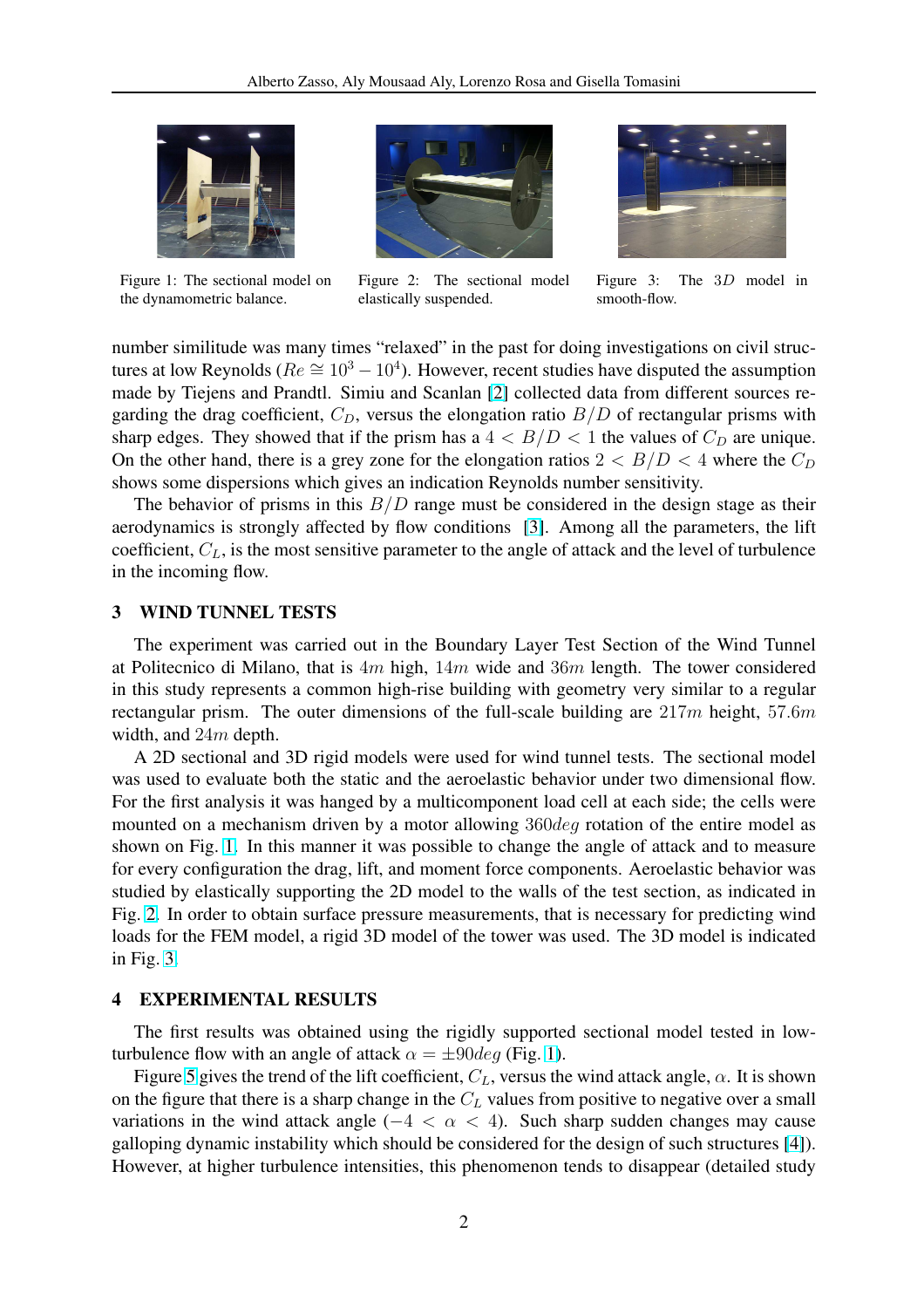<span id="page-2-0"></span>



Figure 4: The symbols used for showing the results.

Figure 5: Lift coefficient,  $C_L$  versus  $\alpha$  for 2D model.

Figure 6: Steady-state acrosswind response  $y/D$ ,  $\alpha = 0$ deg.

about this behavior is present in [6]).

In the second stage, the 2D sectional model was elastically suspended in order to evaluate the energy introduced by the wind in the two regions with  $C<sub>L</sub>$  negative slope and the structural damping,  $h_s$ , necessary to contro[l th](#page-3-0)is potential instability. The test underline the angle of attack  $\alpha = 0$ deg as the most critical for the galloping instability of the section, in a range of reduced velocity 2 <  $V^*$  < 2.8 ( $V^* = V/(f_s \cdot B)$ ). Figure 6 shows the displacements  $y/D$  at  $\alpha = 0$  deg in this range of velocity (y: across-wind displacements). This response tends to increase with the increase of  $V^*$ , again it decreases with the increase of the wind speed. It is evident that this phenomenon is due to the effect of vortex shedding. In order to control this instability, the damping was increased until the value  $h_s = 2.7\%$ . This amount of damping could be used (by Scruton Number similitude) as an indicator for the minimum required structural damping to avoid such instability produced by vortex shedding under these wind conditions.

## 5 WIND RESPONSE OF THE FULL SCALE TOWER

Displacement and acceleration responses of the tower can be evaluated numerically for occupants comfort reasons. FEM of the full-scale building tower with the first six modes is shown on Fig. 7. Equations of motion governing the behavior of the structure under wind loads are:

$$
\mathbf{M}\ddot{\mathbf{X}} + \mathbf{C}\dot{\mathbf{X}} + \mathbf{K}\mathbf{X} = \mathbf{F}(\mathbf{t})
$$
 (1)

where  $X = [\begin{array}{cc} x & y & z \end{array}]^T$  $X = [\begin{array}{cc} x & y & z \end{array}]^T$  is a  $(3n \times 1)$  vector and n is the number of nodes while x, y, and z are vectors of nodal displacements in *x*, *y*, and *z* directions respectively.  $F(t) = [F_x(t) F_y(t) F_z(t)]$ , in which  $\mathbf{F}_{\mathbf{x}}(\mathbf{t}), \mathbf{F}_{\mathbf{y}}(\mathbf{t})$ , and  $\mathbf{F}_{\mathbf{z}}(\mathbf{t})$  are  $(n \times 1)$  vectors of nodal external forces acting in *x*, *y*, and *z* directions respectively. Time history of the pressure forces acting at each external surface node is obtained by integrating wind pressure over the corresponding effective surface area to give the three components of the force. However, forces acting on the internal nodes are obviously equal to zero. Using the first six modes given from the FEM, with the next transformation

$$
X = \Phi q \tag{2}
$$

where  $\Phi$  is  $(3n \times 6)$  matrix of eigenvectors and q is  $(6 \times 1)$  vector of generalized displacements. Substituting by into and premultiplying by  $\Phi$ <sup>T</sup>, one obtain

$$
\Phi^{\mathrm{T}} M \Phi \ddot{q} + \Phi^{\mathrm{T}} C \Phi \dot{q} + \Phi^{\mathrm{T}} K \Phi q = \Phi^{\mathrm{T}} F(t)
$$
\n(3)

By assuming the damping matrix, C, to be a proportional damping, the above equations results into six uncoupled equations. Simulink is used for the numerical solution of these equations.